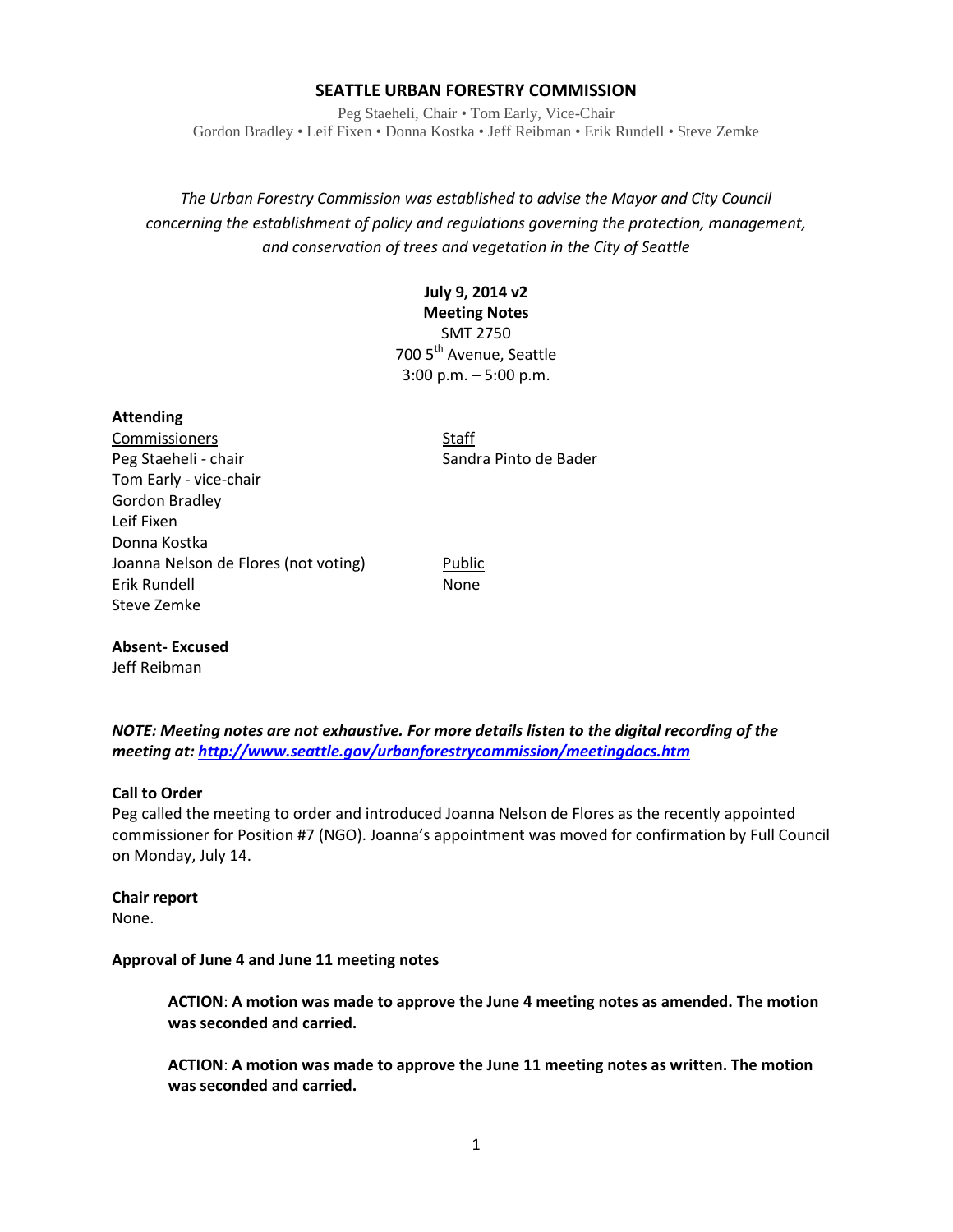# **Letter to CM Bagshaw regarding DPD's tree ordinance for trees on private property**

The Commission reviewed Resolution 31138 and discussed possible approaches to the letter. It was agreed that the letter would include mention of the Mayor's participation in the US Conference of Mayors; would include a table comparing Seattle to several cities (both in Washington and nationwide) regarding work on tree ordinances.

It will be important to involve a sub-committee from the UFC to participate in ongoing work by DPD without triggering open public meetings act.

Identify the policies mentioned in Resolution 31138 and when DPD presents a new proposal the UFC would review the work for compliance with those policies.

# **ACTION**: **A motion was made to approve the letter as amended including a tree ordinance comparison table. The motion was seconded and carried.**

# **Open discussion on work plan updates**

Discussed and updated deadlines in the Work Plan.

Peg requested that over the next four months each Commissioner commits to attend one event that is related to trees and represent UFC. It could be pulling ivy at a park, write a letter to a local paper (prior review by UFC necessary), or attend a Design Commission or other Commission meeting. Attend a tree walk.

Steve attended the Comp Plan meeting.

Sandra will begin the process to add a Get Engaged member to the Commission through the legislative process to amend the Ordinance.

### **Public comment**

None

# **New business and announcements**

Steve had a couple of items:

- Article with bill to protect tree canopy in Montgomery County, MD: [http://www.deeproot.com/blog/blog-entries/further-measures-to-protect-tree-canopy-in](http://www.deeproot.com/blog/blog-entries/further-measures-to-protect-tree-canopy-in-montgomery-county-md)[montgomery-county-md](http://www.deeproot.com/blog/blog-entries/further-measures-to-protect-tree-canopy-in-montgomery-county-md)
- Asking for feedback on calculations he did to figure out how many trees are needed for Seattle to achieve its 30% canopy cover goal by 2037.

Preliminary Draft Assessment of the number of trees that need to be planted every year in Seattle to reach 30% canopy goal by 2037 without additional tree protections like Portland has passed

Seattle's Urban Forest Stewardship Plan calls for Seattle reaching a 30% canopy goal by 2037. Seattle's current tree canopy is about 23%.

Seattle's Department of Planning and Development says that Seattle's land area is 83 square miles or 53,113 acres.